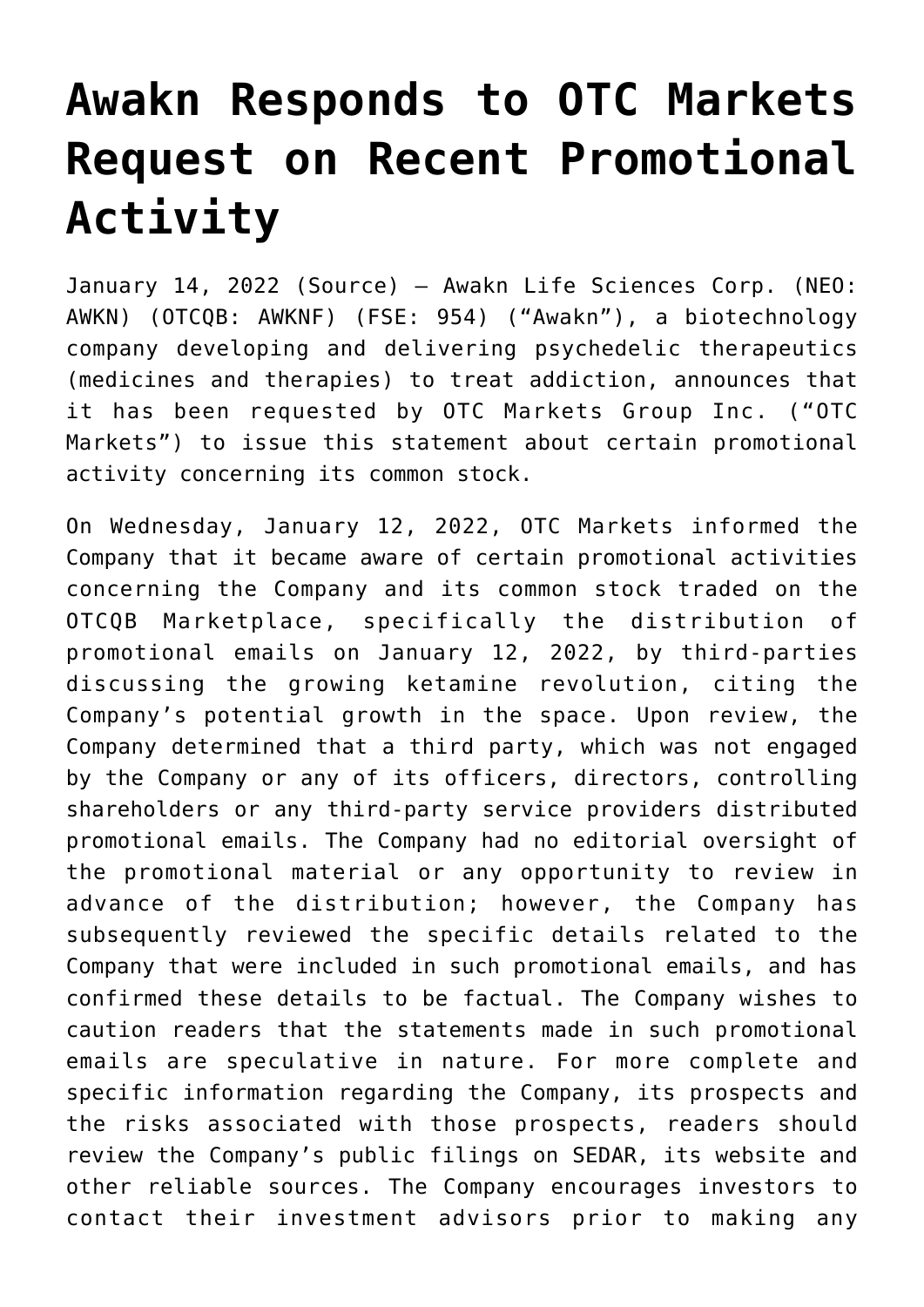investment.

Further, the Company understands this promotional activity may have coincided with increased trading activity in the Company's common shares beginning on or about January 5, 2022. The Company does not believe the promotional activities were a factor in the recent increase in trading volume of the Company's common shares. Instead, the Company attributes the increased trading volume to currently heightened investor interest as a result of its recent press releases which disclosed voluntary lock-up agreement from a number of shareholders, the expansion of its Ketamine for gambling disorder to include several other behavioural addictions, as well as the release of positive results of the phase-II a/b study for Ketamine-assisted therapy for the treatment of Alcohol Use Disorder.

After an inquiry by management, none of the Company's executive officers, directors or, to the knowledge of the Company, any controlling shareholders or third-party service providers sold or purchased shares of common stock of the Company within the past 90 days.

In the last twelve months, the Company has engaged JRZ Capital (as previously disclosed in a press release dated October 8, 2021), KCSA Strategic Communications for investor and public relations services, as well as other news organizations including Investing News Network, Agoracom, InvestorIntel, Just Capital Consulting and The Dales Report.

The OTC Markets has further requested that the Company state whether it has issued any shares or convertible instruments allowing conversion to equity securities at prices constituting a discount to the current market price at the time of the issuance, which the Company has not.

**About Awakn Life Sciences Corp.**

Awakn Life Sciences is a biotechnology company developing and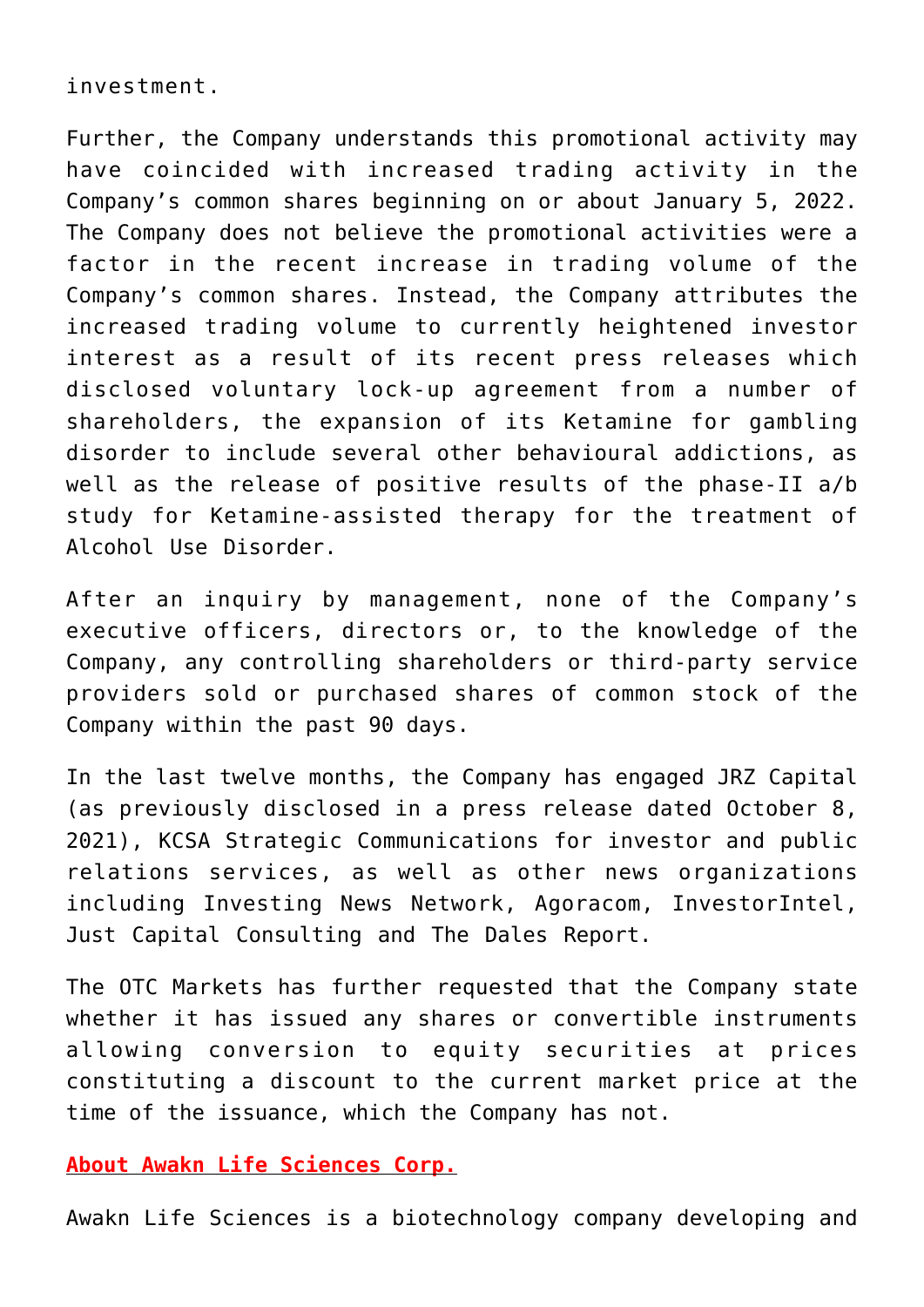delivering psychedelic therapeutics (medicines and therapies) to better treat addiction. Awakn's team consists of world leading chemists, scientists, psychiatrists, and psychologists who are developing and advancing the next generation of psychedelic drugs, therapies, and enabling technologies to treat addiction. Awakn will deliver these evidence backed psychedelic therapies in clinics in the UK and Europe and through licensing partnerships globally.

[www.awaknlifesciences.com](https://www.newsfilecorp.com/redirect/OLzBEumjM7) | [Twitter](https://www.newsfilecorp.com/redirect/PM45gUxYwQ) [| LinkedIn](https://www.newsfilecorp.com/redirect/w28mVUwWo0) | [Facebook](https://www.newsfilecorp.com/redirect/gxEZBSGozy)

## Notice Regarding Forward-Looking Information

This news release contains certain forward-looking information and forward-looking statements, as defined in applicable securities laws (collectively referred to herein as "forwardlooking statements"). Forward-looking statements reflect current expectations or beliefs regarding future events or the Company's future performance. All statements other than statements of historical fact are forward-looking statements. Often, but not always, forward-looking statements can be identified by the use of words such as "plans", "expects", "is expected", "budget", "scheduled", "estimates", "continues", "forecasts", "projects", "predicts", "intends", "anticipates", "targets" or "believes", or variations of, or the negatives of, such words and phrases or state that certain actions, events or results "may", "could", "would", "should", "might" or "will" be taken, occur or be achieved, including statements relating to the business of the Company. All forward-looking statements, including those herein are qualified by this cautionary statement.

Although the Company believes that the expectations expressed in such statements are based on reasonable assumptions, such statements are not guarantees of future performance and actual results or developments may differ materially from those in the statements. There are certain factors that could cause actual results to differ materially from those in the forward-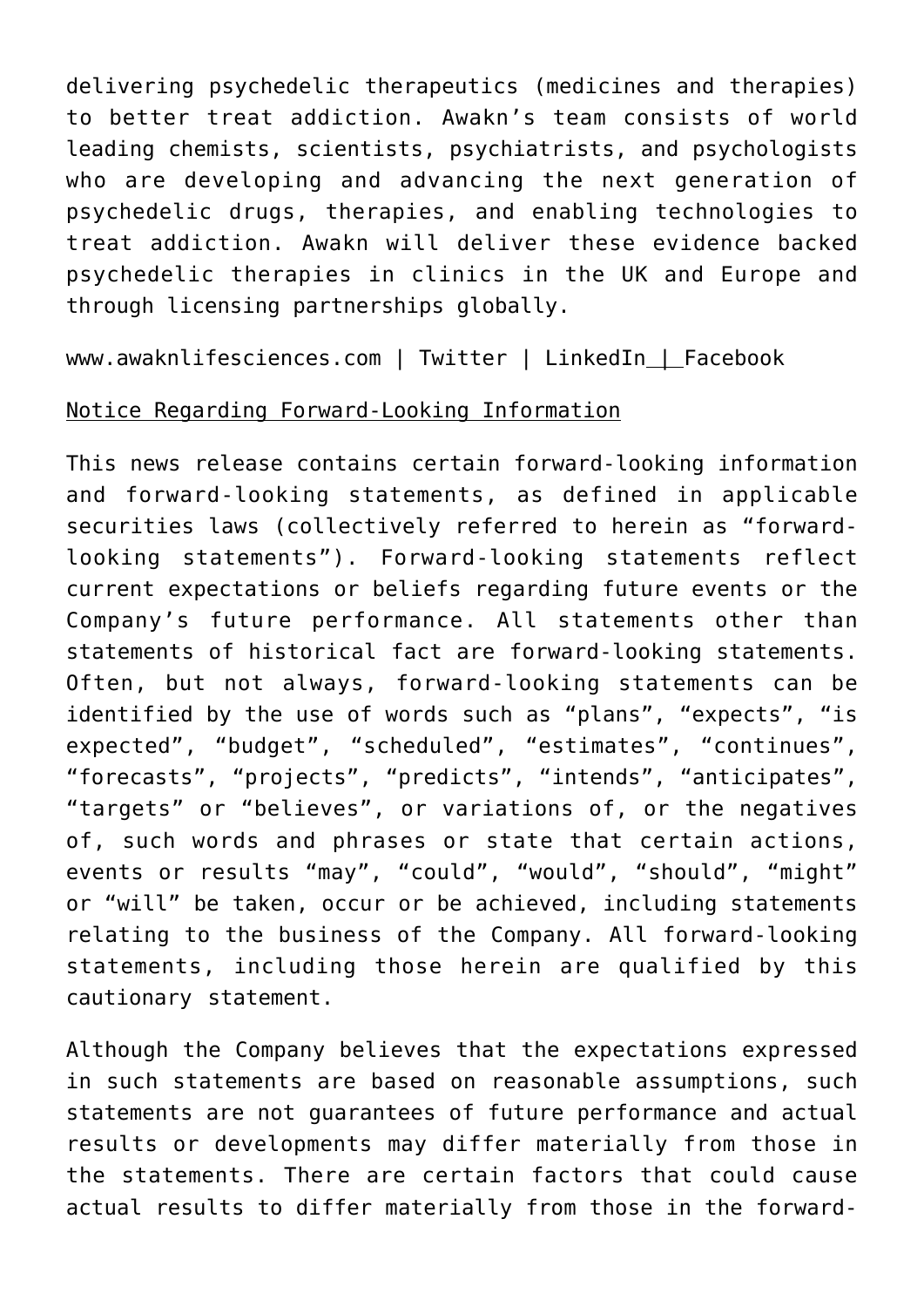looking information. These include: the business plans and strategies of the Company, the ability of the Company to comply with all applicable governmental regulations in a highly regulated business; the inherent risks in investing in target companies or projects which have limited or no operating history and are engaged in activities currently considered illegal in some jurisdictions; changes in laws; limited operating history; reliance on management; requirements for additional financing; competition; inconsistent public opinion and perception regarding the medical-use of psychedelic drugs; and regulatory or political change. Readers are cautioned that the foregoing list of factors is not exhaustive of the factors that may affect forward-looking statements. Accordingly, readers should not place undue reliance on forward-looking statements. The forward-looking statements in this news release speak only as of the date of this news release or as of the date or dates specified in such statements.

Investors are cautioned that any such statements are not guarantees of future performance and actual results or developments may differ materially from those projected in the forward-looking information. For more information on the Company, investors are encouraged to review the Company's public filings on SEDAR at [www.sedar.com](https://www.newsfilecorp.com/redirect/p47zOTAW45). The Company disclaims any intention or obligation to update or revise any forward- looking information, whether as a result of new information, future events or otherwise, other than as required by law.

## Investor Enquiries:

KCSA Strategic Communications Valter Pinto / Tim Regan Phone: +1 (212) 896-1254 [Awakn@KCSA.com](mailto:Awakn@KCSA.com)

Media Enquiries: America and Canada: KCSA Strategic Communications